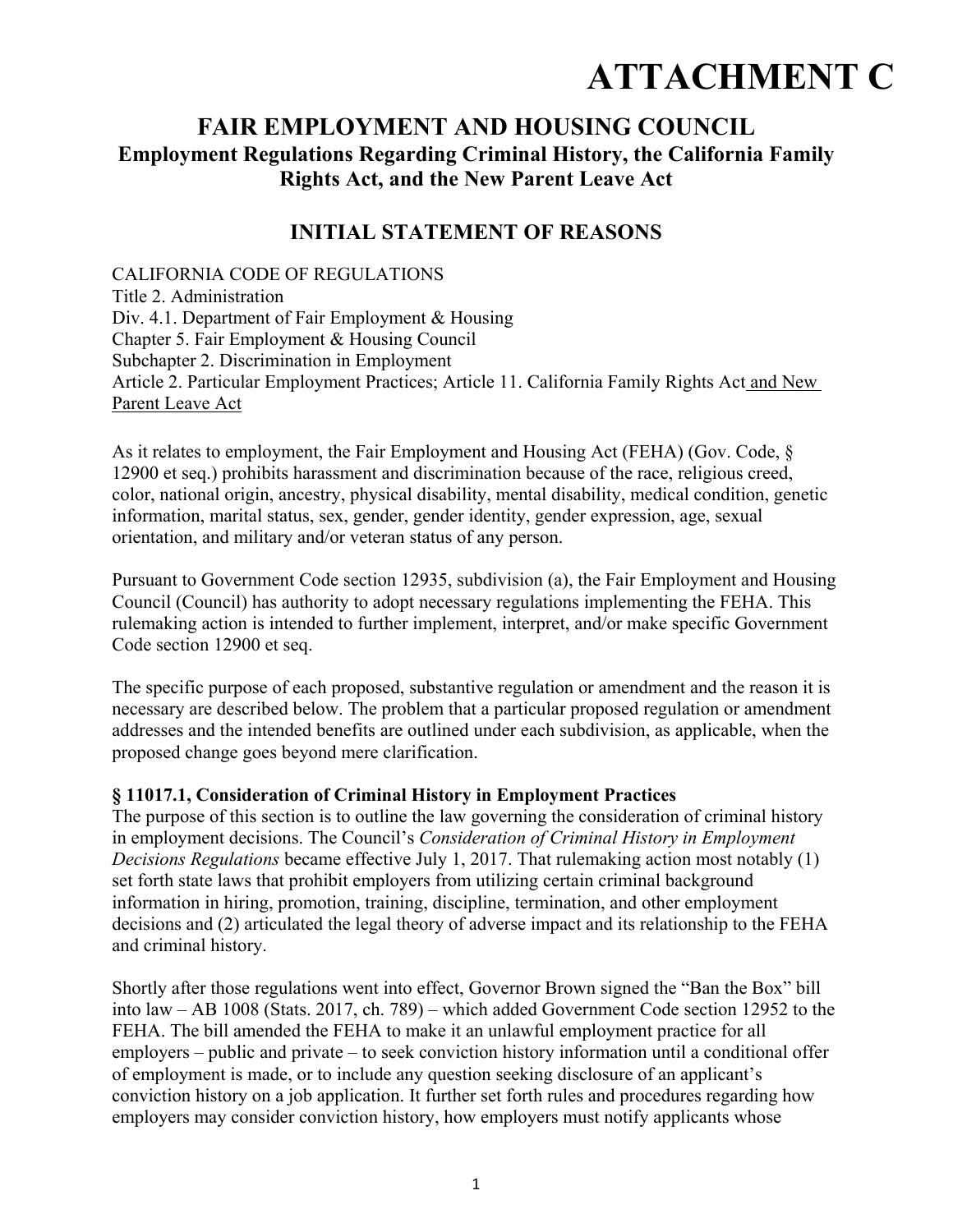conditional offers of employment are being rejected because of conviction history, and how job applicants may respond to the employment denial by providing evidence of rehabilitation or mitigating circumstances. The amendments to section 11017.1 of the regulations primarily clarify and incorporate into the preexisting regulations AB 1008's mandates, which represent a broader prohibition on the use of applicants' criminal history than the preexisting regulations.

#### **§ 11017.1, subd. (a) Criminal History before a Conditional Offer of Employment is Made**

The Council proposes to (1) reiterate that employers are prohibited from inquiring into, considering, distributing, or disseminating information related to the criminal history of an applicant until after they have made a conditional offer of employment to an applicant and (2) outline the exceptions to that rule. This consolidates Government Code section 12952, subdivisions (a)(1)-(2) and (d). This addition is necessary to clarify the scope of the law. It does not alter any rights or change existing law. While Government Code section 12952 addresses "conviction history," to avoid confusion, the existing regulations and the new regulations utilize the term "criminal history" in appropriate contexts, such as when discussing general prohibitions like the prohibition on inquiring in to the history before a conditional offer is made. Since other forms of criminal history information (such as arrests not leading to conviction) are independently prohibited by the Labor Code both before and after a conditional offer is made, use of the narrow "conviction" history reference in this context may lead readers to the inaccurate conclusion that other forms of non-conviction criminal history are allowable (e.g. arrests not leading to conviction). In narrower contexts, such as provisions addressing the subset of convictions that may be allowable to utilize in a given context, the term "conviction history" is used as appropriate.

#### **§ 11017.1, subd. (b) Labor Contractors and Union Hiring Halls**

The Council proposes to implement AB 1008 in a context not explicitly detailed in the statute, namely where employees are selected for hire from a hiring hall or availability list vetted and maintained by a union or labor contractor. The regulations are necessary to clarify that the entity deciding who is included in the hiring hall or availability list, if utilizing conviction history, must comply with the statute's provisions, including the conditional offer, individualized assessment and notice processes. And for that same reason, if a client employer utilizing the hiring hall or availability list also separately considers conviction history in deciding who to select from the hiring hall or availability list, the client employer must also comply with AB 1008's conditional offer, individualized assessment and notice provision processes. Finally, the Council proposes to add five definitions: "employer," "client employer," "labor contractor," "hiring hall," and "pool or availability list." These additions are necessary to clarify undefined terms used in subdivision (b). So as to promote consistency and clarity and to avoid confusion since the terms are already defined in another employment statute, the definitions of "client employer" and "labor contractor" mirror the same terms' definitions in Labor Code section 2810.3, with the exception of minor wording modifications to make them clearer and more applicable to this context. The definition of "hiring hall" comes from Black's Law Dictionary (6th ed. 1990). And "employer" and "pool or availability list" were defined in a brief, simple fashion in order to be clear and tailored to the context of the applicable regulations.

#### **§ 11017.1, subd. (c) Consideration of Criminal History after a Conditional Offer of Employment Has Been Made**

The Council proposes to enumerate the types of criminal history that California employers are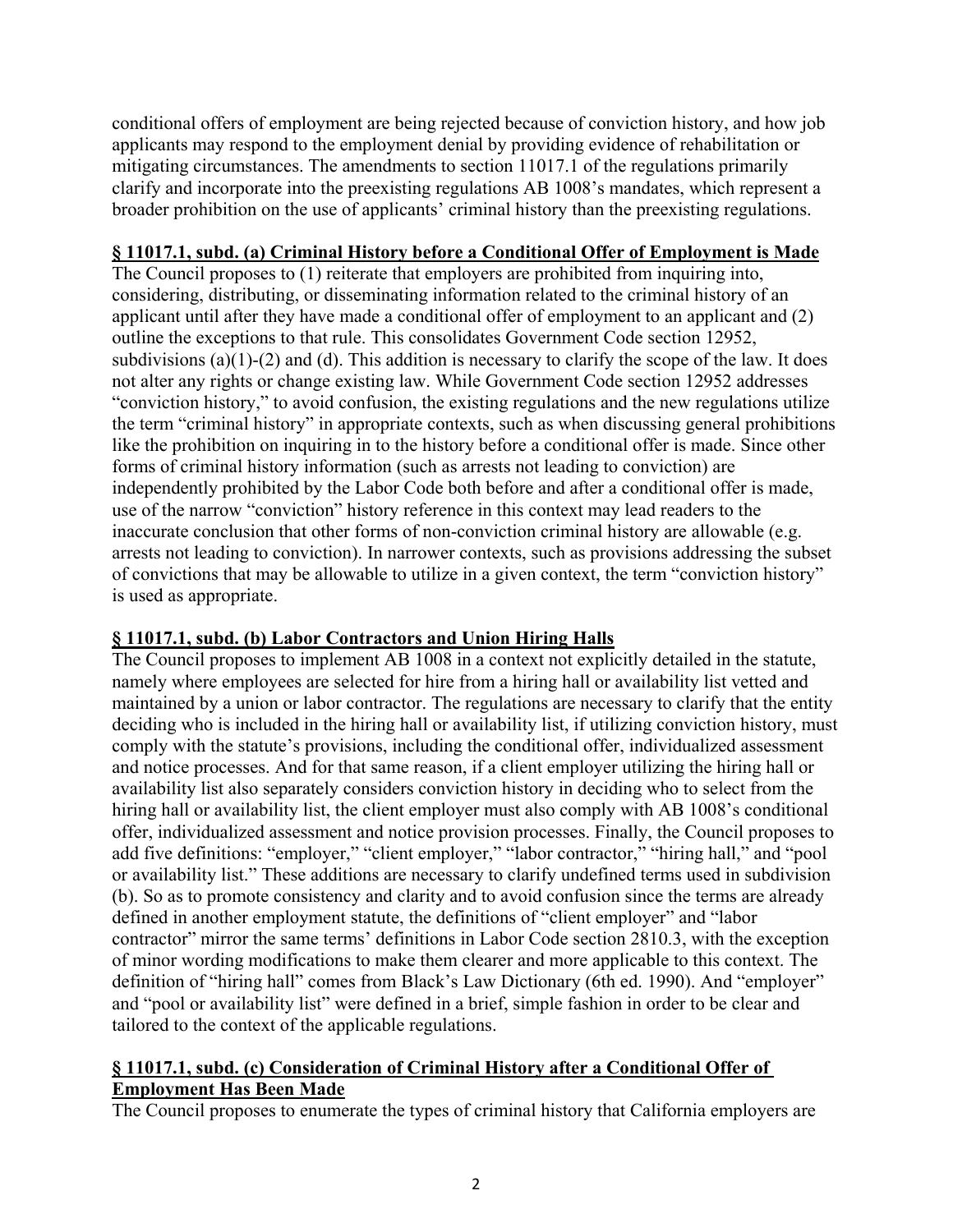prohibited from considering, distributing, or disseminating both after a conditional offer has been made and in any other subsequent employment decisions. This consolidates Government Code section 12952, subdivision (a)(3), with pre-existing subdivisions (b),  $(c)(2)$ , and  $(c)(3)$  of the regulations. (Subdivision (c)(1) was rendered moot by AB 1008 because the bill deleted Labor Code section 432.9, which pertained to public employers, since Government Code 12952 applies to both public and private employers.) This addition is necessary to elaborate upon the statute and to clarify its scope. The Council added references to the applicability of local ordinances and credit and consumer report laws that may also apply to the regulated public in certain contexts (e.g. if hiring in a city with a local ordinance or if obtaining an investigative consumer report). These references are necessary to avoid confusion by the regulated community that compliance with Government Code 12952 and these regulations are the only requirements applicable to criminal history review in this context. Given the prevalence of local ordinances governing the use of criminal history in employment decisions, particularly in the large cities of California where the most workers are employed, awareness of local ordinances that may be more protective of applicants and employees is essential. Similarly, a significant portion of criminal history reviewed by employers is accomplished through credit and consumer reports (background checks). As a consequence, it is necessary to cross-reference applicable requirements to ensure compliance and avoid confusion. This subdivision does not alter any rights or change existing law.

#### **§ 11017.1, subd. (d)(1) Requirements Where an Employer Intends to Deny an Applicant the Employment Conditionally Offered Because of the Applicant's Conviction History: Direct and Adverse Relationship with Specific Duties of the Job**

The Council proposes to add the standard and factors that employers must use when they intend to deny an applicant the employment position they were conditionally offered based solely or in part on the applicant's conviction history. This is derived from Government Code section 12952, subdivision (c)(1), and makes clear that the direct and adverse relationship standard in the statute is the same as the disparate impact standard for business necessity in pre-existing subdivision (e) of this section of the regulations. The subdivision as a whole is necessary for a complete rendering of the statute. The addition is necessary to make clear that both AB 1008's "direct and adverse relationship" standard and the "job-related and consistent with business necessity" prong of the disparate impact analysis outlined in subdivision (f) of this section require the same degree of nexus between the conviction history and the job position as evidenced by their mutual use of the same *Green v. Missouri Pac. R.R. Co.* (8th Cir.1975) 523 F.2d 1290 factors. This helps provide clarity to employers that they will not be held subject to two different standards when considering whether to rescind a conditional job offer due to an applicant's conviction history.

#### **§ 11017.1, subd. (d)(2) Requirements Where an Employer Intends to Deny an Applicant the Employment Conditionally Offered Because of the Applicant's Conviction History: Written Notice that Conviction History is Disqualifying**

The Council proposes to specify what an employer must include in a written notice when it makes a preliminary decision after conducting an individualized assessment that an applicant's conviction history disqualifies the applicant from the employment that was conditionally offered. This is derived from Government Code section 12952, subdivision (c)(2)-(3), and is necessary for a complete rendering of the statute. The Council added one component that is not in the statute: how to calculate the minimum of five days that applicants have to respond to an employer's written notice. This mirrors the calculation described in California Code of Civil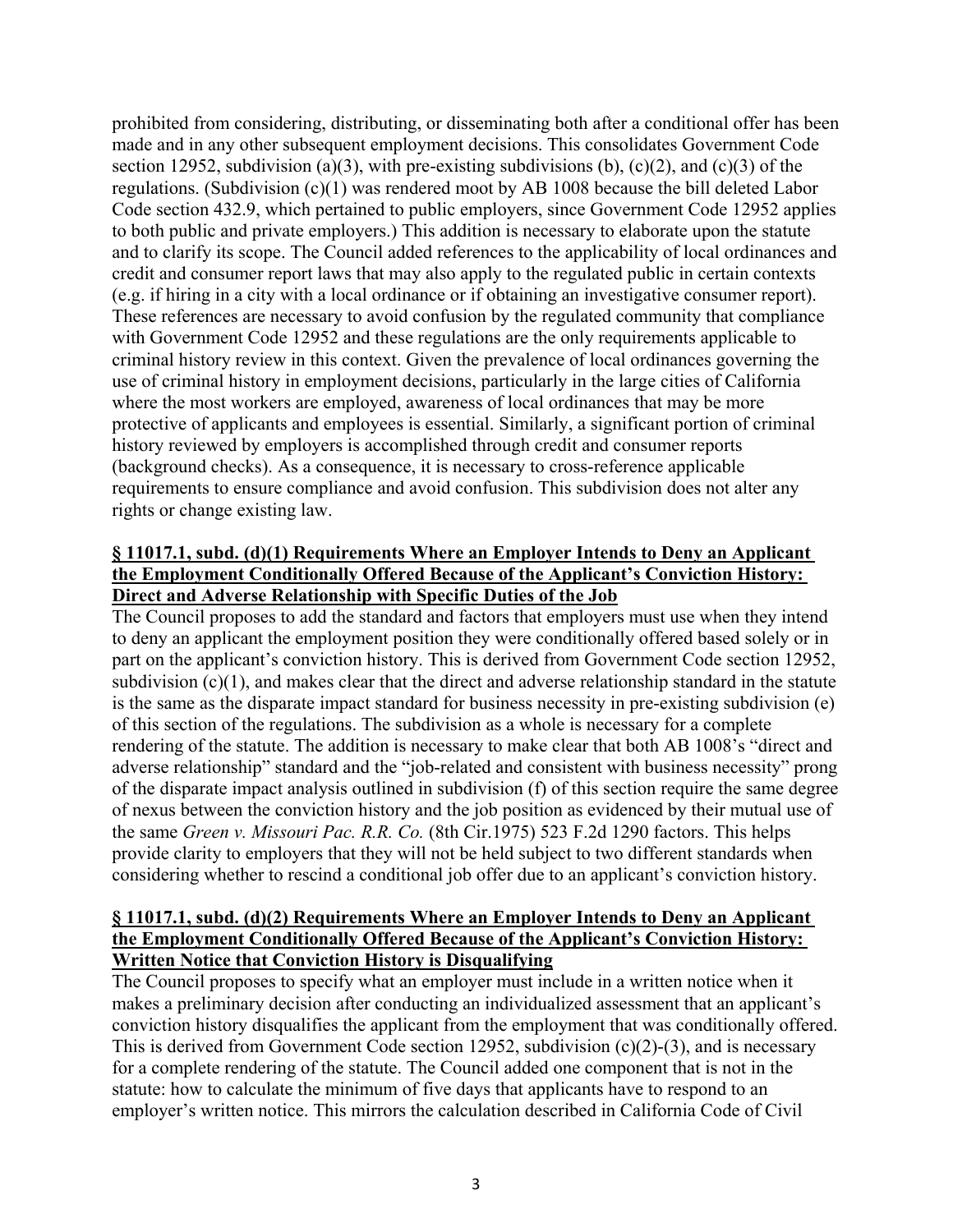Procedure section 1013 and is necessary to avoid disputes over the meaning of the statute's requirement of five business days of notice. The Council also addresses what qualifies as a "conviction history report." This is necessary to clarify that the statutory reference to conviction history reports should be expansively interpreted and does not apply exclusively to formal consumer reports such as background checks. It would be contrary to both the statutory intent and the plain meaning of the provision if an employer could evade the statutory requirement of providing a copy to the applicant of the report being relied upon by utilizing forms of conviction history obtained by methods other than through formal consumer reports. The Council also provides examples of the types of evidence of rehabilitation or mitigating circumstances that may prove compelling in the individualized assessment. This is necessary to provide clarity to employers about the types of factors they should consider in conducting the individualized assessment and clarity to applicants as to the types of information they should provide to the employer to consider.

#### **§ 11017.1, subd. (d)(3) Requirements Where an Employer Intends to Deny an Applicant the Employment Conditionally Offered Because of the Applicant's Conviction History: Consideration of Applicant's Submitted Information and Written Notice to Rescind Offer**

The Council proposes to specify what employers must include, after considering information submitted by an applicant, in a written notice notifying an applicant of a final decision to rescind the conditional offer of employment and deny an application based solely or in part on the applicant's conviction history. This is derived from Government Code section 12952, subdivision  $(c)(4)$ -(5), and is necessary for a complete rendering of the statute.

#### **§ 11017.1, subd. (e) Disparate Treatment**

The Council proposes to move pre-existing subdivision (h) to subdivision (e) to enhance the readability of the regulations since disparate treatment follows naturally from a discussion of AB 1008, particularly AB 1008's incorporation of an individualized assessment requirement. The text of the regulation is the same.

### **§ 11017.1, subds. (f)-(i) Adverse Impact**

The Council proposes to maintain the adverse impact subdivisions of the regulations that were promulgated last year. The Council's only proposed amendments are to make clear that ban-thebox and adverse impact implicate different analyses and to delete any parts that were rendered superfluous by AB 1008, namely its incorporation of a mandatory individualized assessment from subdivision (g).

#### **Article 11, California Family Rights Act and New Parent Leave Act**

The Council proposes to change the title of Article 11 from "California Family Rights Act" to "California Family Rights Act and New Parent Leave Act" to better identify its contents. This is not a substantive change. This change is necessary to implement SB 63 (Stats. 2017, ch. 686), which added the New Parent Leave Act (NPLA) to the FEHA in Government Code section 12945.6, which the Council proposes to add to the reference note at the end of each section in Article 11. Similarly, in the reference note, the Council proposes to add the precise citation to the federal Family and Medical Leave Act rather than the broader "29 U.S.C. § 2601 et seq." in order to give more specific guidance about the corresponding federal law. Finally, the Council also proposes to make the regulations gender-neutral, a non-substantive change that implements AB 1556 (Stats. 2017, ch. 799).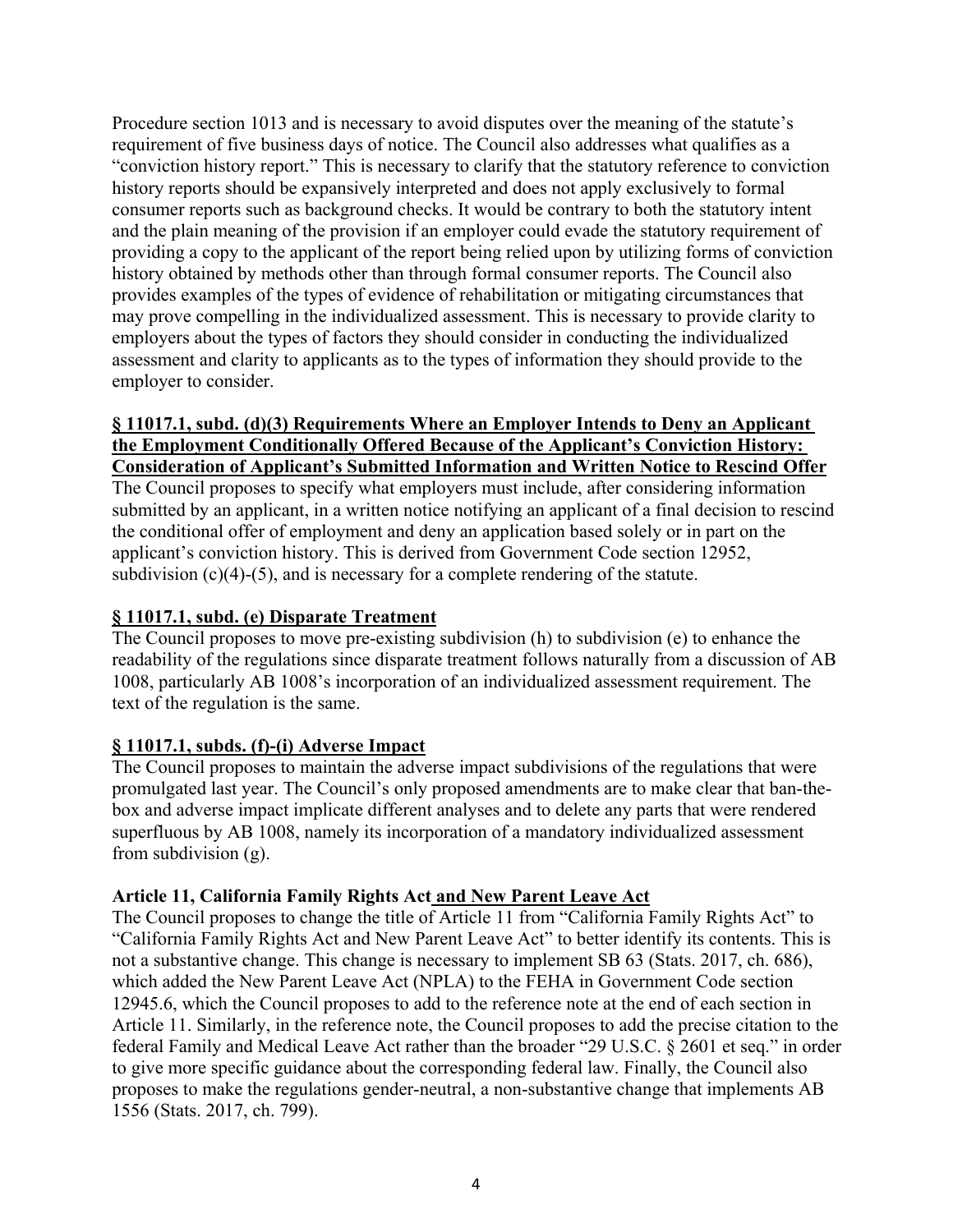The FEHA contains two major categories of family leave provisions: the California Family Rights Act (CFRA) (Gov. Code, § 12945.2) and NPLA (Gov. Code, § 12945.6). CFRA requires private employers of at least 50 employees and all public employers in California to provide employees up to 12 weeks of unpaid leave in a 12-month period for the employee's own serious health condition, the serious health condition of certain family members, or for baby bonding after the birth or placement of a child for adoption or foster care.

NPLA partially expands the baby bonding component of this entitlement by making it an unlawful employment practice for an employer of 20-49 employees to refuse to allow an eligible employee to take up to 12 weeks of job-protected parental leave to bond with a new child within one year of the child's birth, adoption, or foster care placement. Like CFRA, NPLA also prohibits an employer from refusing to maintain and pay for coverage under a group health plan during the duration of the leave or retaliating against an employee for exercising their NPLA rights.

Government Code section 12945.6, subdivision (j), mandates the following: "To the extent that state regulations interpreting … [CFRA] … are within the scope of, and not inconsistent with this section or with other state law, including the California Constitution, the council shall incorporate those regulations by reference to govern leave under this section." To that end, the Council added "or NPLA" or a close variant over 100 times in order to demonstrate the applicability of the stated rule to the New Parent Leave Act as well.

#### **§ 11087, Definitions**

The purpose of the entire definitions section is to give meaning to technical terms defined throughout CFRA and NPLA and the implementing regulations, and to provide guidance when there is no other applicable section of the regulations.

#### **§ 11087, subds. (d)-(e) "Covered employer" and "Eligible employee"**

The Council proposes to clarify that the threshold number of employees for NPLA leave is 20 while the threshold for CFRA leave is 50. This clarification is necessary to delineate a key jurisdictional difference between the two types of leave. While most of the existing regulations in Article 11 apply to NPLA as written, these subdivisions explicitly stated a CFRA-only requirement (50 employees), so it is important to explain the difference here by referring to NPLA's requirement of 20, not 50, employees.

#### **§ 11088, Right to CFRA Leave; Denial of Leave; Reasonable Request; Permissible Limitation**

The purpose of this section is to implement CFRA and NPLA's protections by broadly outlining the rules and conditions of leave elaborated upon in subsequent sections.

#### **§ 11088, subd. (c) Limitation on Entitlement**

The Council proposes to clarify that if both parents are employed by the same employer, "[t]he employer may, but is not required to, grant simultaneous leave to both of the employees." This comes from Government Code section 12945.6, subdivision (e), and is necessary to effectuate the NPLA statute and explicitly state an inference that follows from CFRA but is not explicitly stated in the statute. After all, employers may opt to grant more leave and protections than the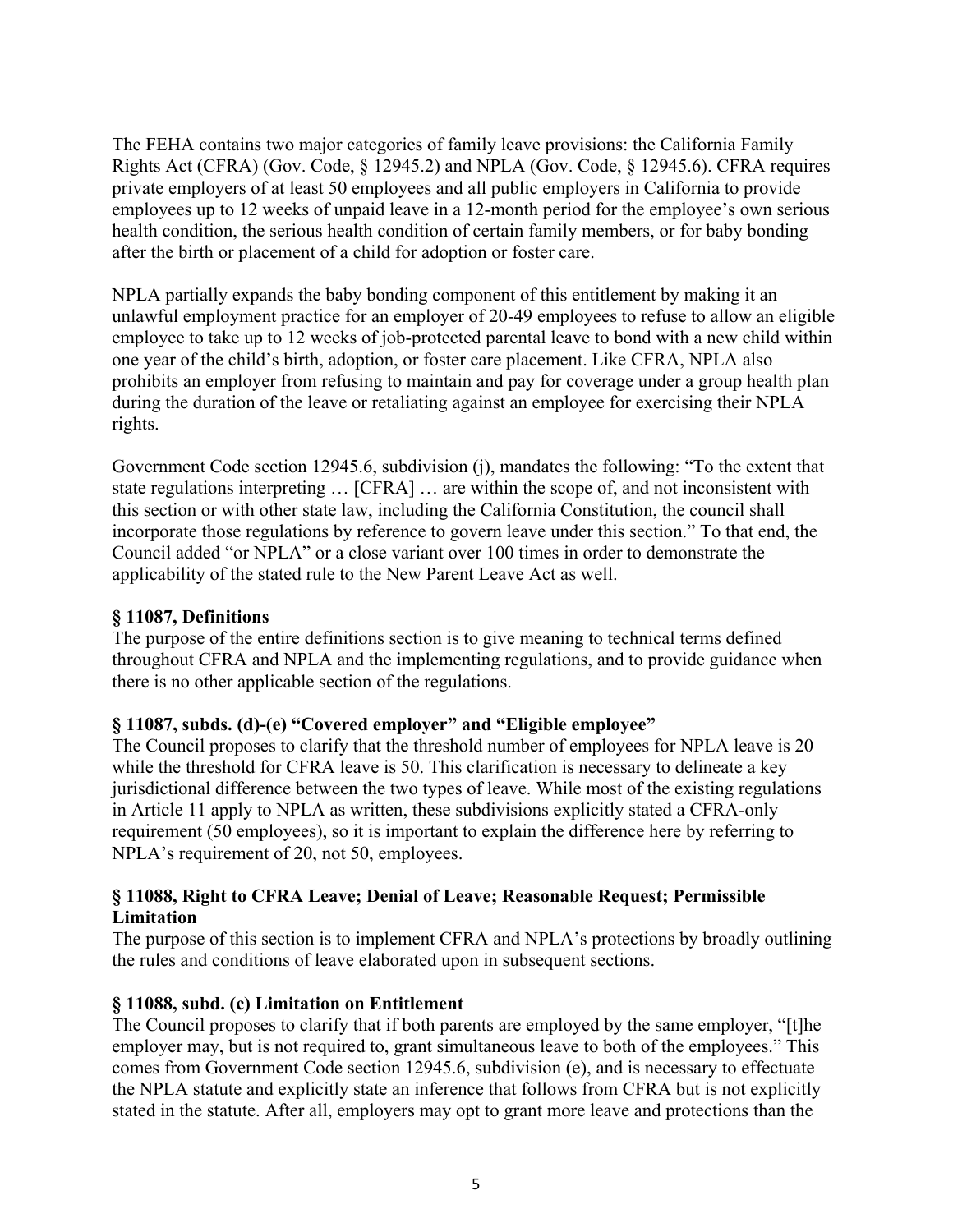statute mandates.

#### **§ 11089, Right to Reinstatement: Guarantee of Reinstatement; Refusal to Reinstate; Permissible Defenses**

The purpose of this section is to implement reinstatement rights and outline defenses under CFRA and NPLA.

#### **§ 11089, subd. (a)(1) Guarantee of Reinstatement to the Same or a Comparable Position**

The Council proposes to clarify that the "[f]or purposes of the NPLA, an employer must provide a guarantee of reinstatement to the same or a comparable position that the employee held on or before the commencement of the leave." While that is very similar to the CFRA standard immediately above it, this addition is necessary to accurately reflect the language of Government Code section 12945.6, subdivision (a)(1), which is phrased differently than the CFRA reinstatement language in Government Code section 12945.2, subdivision (a) – "Family care and medical leave requested pursuant to this subdivision shall not be deemed to have been granted unless the employer provides the employee, upon granting the leave request, a guarantee of employment in the same or a comparable position upon the termination of the leave."

## **§ 11093. Relationship between CFRA Leave and Pregnancy Disability Leave; Relationship between CFRA Leave and Non-Pregnancy Related Disability Leave; Relationship between CFRA Leave and NPLA Leave**

The purpose of this section is to explain the relationship between CFRA leave and other leave entitlements under FEHA. The Council proposes to add to the title of this section to more accurately describe the scope of the subject matter being addressed by the updated provision, which incorporates NPLA Leave. This is necessary to promote clarity and avoid confusion.

#### **§ 11094, Retaliation and Protection from Interference with CFRA and NPLA Rights**

The purpose of this section is to implement CFRA and NPLA's prohibition against retaliation and interference with CFRA and NPLA rights, including their unlawful waiver. The Council amended the title for clarity.

#### **§ 11094, subd. (a)(1) Avoiding CFRA and NPLA through Workforce Allocation**

The Council proposes to clarify that the threshold number of employees for NPLA leave is 20 while the threshold for CFRA leave is 50. This clarification is necessary to delineate a key jurisdictional difference between the two types of leave. While most of the existing regulations in Article 11 apply to NPLA as written, this subdivision explicitly stated a CFRA-only requirement (50 employees), so it is important to explain the difference here by referring to NPLA's requirement of 20, not 50, employees.

#### **§ 11094, subd. (e) Laws Prohibiting Retaliation in Addition to CFRA**

The Council proposes to clarify that, like CFRA and FEHA, NPLA prohibits retaliation. This implements subdivision (h) of NPLA – "It shall be an unlawful employment practice for an employer to interfere with, restrain, or deny the exercise of, or the attempt to exercise, any right provided under this section." This clarification is necessary because while subdivision (j) of NPLA describes the applicability of CFRA regulations to NPLA, this particular subdivision of the regulations is structured in a manner that would require NPLA to be explicitly listed in order